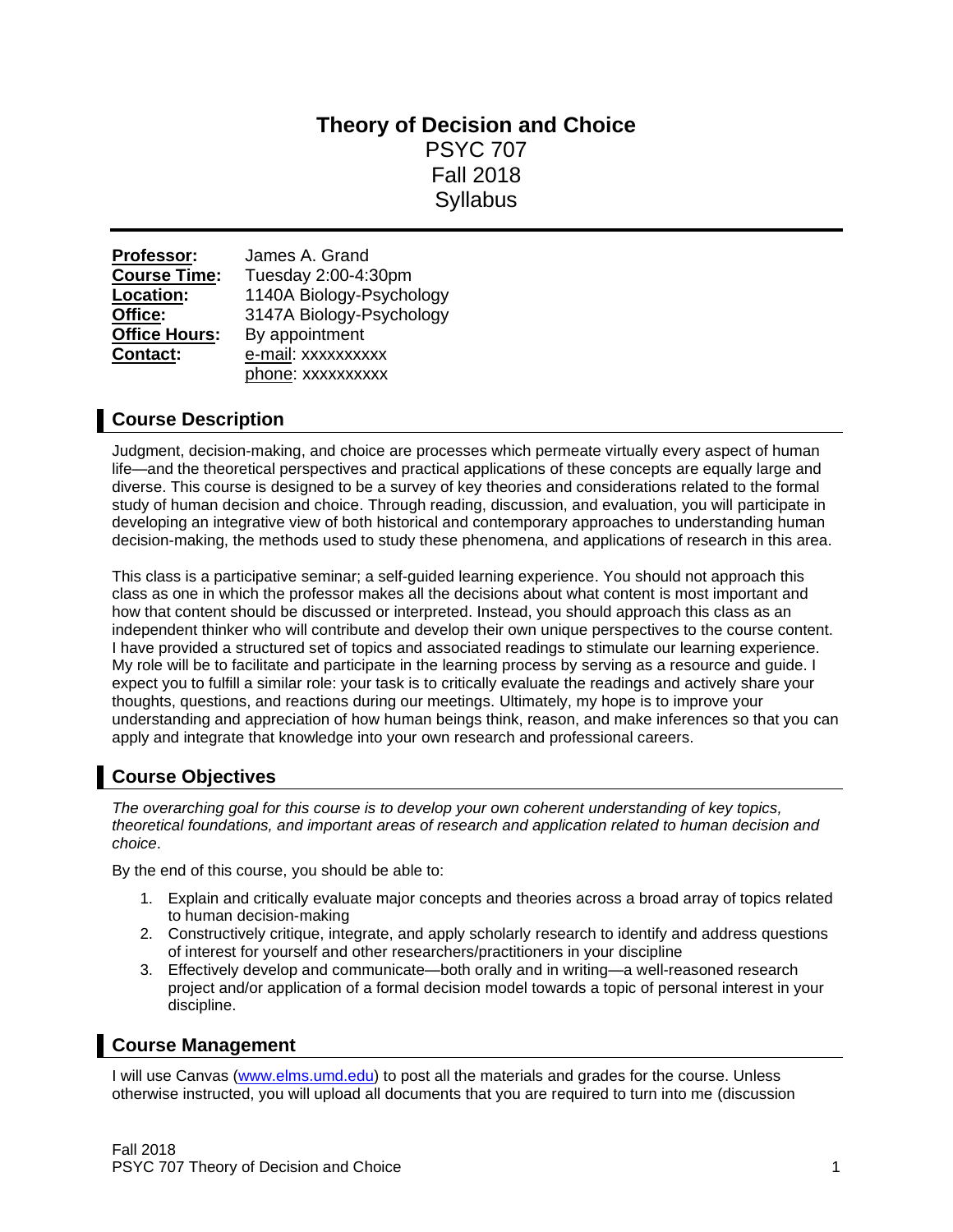questions, final paper, final exam) using Canvas as well. If you have any troubles accessing this space, please let me know ASAP.

## **Evaluation and Course Requirements**

1. *Class Engagement (20%)*

Active participation is a key component of the learning experience in this course—you need to acquire content, make sense of it, and then be prepared to engage in and contribute to the sensemaking of all members in the course. Students are expected to attend every class meeting, read all assigned materials prior to class, and actively discuss and critically decompose the focal topic. We will focus our discussions on identifying the critical concepts and themes from each week and the utility of this content for researchers and practitioners. It is not important every comment you make be a deep insight or ground-breaking revelation; what is important is that you attempt to make consistent contributions to our collective learning. This evaluation criterion will be used to capture your engagement in active, high-quality participation and critical evaluation of primary topics in the class. I will provide a mid-semester review of your participation to give you an idea of how you are doing and identify any areas upon which you could improve.

## 2. *Points of Interest (20%)*

For all classes with assigned readings, you will be asked to submit (via Canvas) a brief summary that reflects on points of interest (POIs) from the readings. These are **due on the Monday before the class meeting by 5pm.** Each summary must include the following items:

- a. A brief (3-5 sentence paragraph) summary that succinctly describes the major theme(s) of the week's readings
- b. A bulleted list of **at least four** POIs related to the readings. Each POI should be written as a complete statement (or set of statements) that could be used to stimulate thought, discussion, and maybe even debate during class. The specific nature of a POI can vary, but could cover aspects like:
	- Strengths and/or weaknesses of particular studies or theories
	- Applications of findings from the papers to real-life (implications to address/explain real-world phenomena you've observed in the media, your daily life, etc.)
	- Future research ideas or areas for extending one or more of the readings
	- Confusing, unclear, or ambiguous aspects of any of the readings
	- Alternative explanations for findings and/or how a given finding/theory aligns or doesn't align with previous findings/theories
	- Connections to your own research (how it expands your thinking on current projects, supplements/contradicts current views in your area of expertise, etc.)
	- Anything else pertaining to the articles and/or theme of the readings that you would like to discuss in class

POIs will be incorporated into class discussions. That does not mean that we will address every POI or that these will be the only items that will be discussed. The idea is for these POIs to help organize your thoughts on the readings as well as aid the flow of class discussions. I will assess the POIs based on the extent to which they demonstrate your effort to critically and thoughtfully reflect on the readings. This evaluation criterion captures your ability to evaluate, integrate, and develop informed opinions on the primary topics in the class. As you start submitting these assignments, I will let you know if I feel there are specific ways I see that would improve POIs.

3. *Research Proposal (30%)*

The written product for this course will be a research proposal. Details on the structure and requirements for the paper are provided on the next page. The purpose of the assignment is to give you an opportunity to apply the theories and perspectives on judgment and decision-making that we cover in the course to inform a potential research project in an area of interest to you. This evaluation criterion captures your ability to develop independence and expertise as a researcher, as well as demonstrate your capacity to integrate knowledge and theory from the decision sciences into your domain of expertise.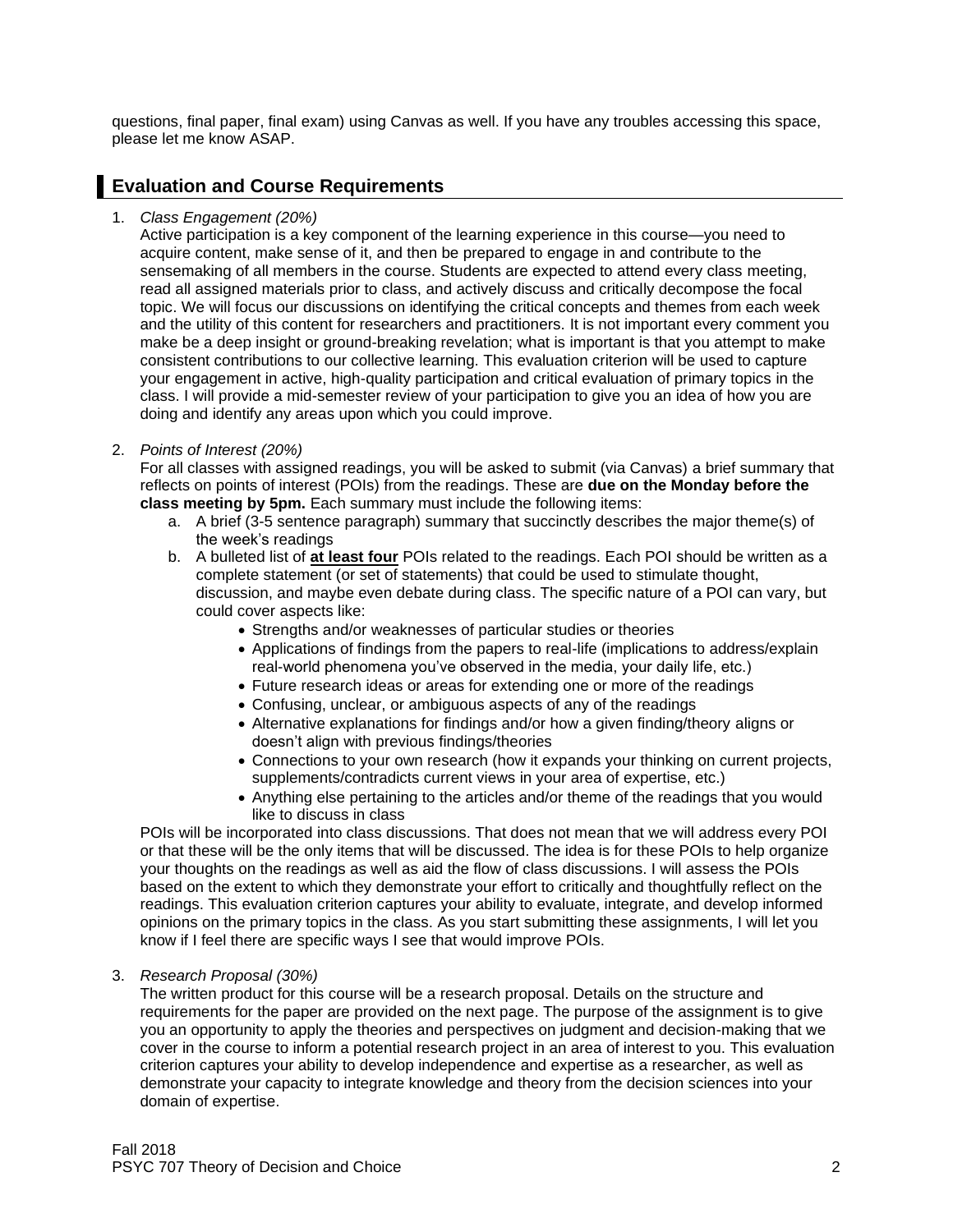## 4. *Presentation (10%)*

In Weeks 14 and 15 of the course, you will present your final research proposal to the class. This exercise provides an opportunity to share your project idea with the class, educate your colleagues on the specific theories and perspectives upon which you are drawing, and to receive and provide constructive feedback. Unless otherwise instructed, plan on preparing a 30-40 minute presentation plus time for questions. This evaluation criterion reflects the development of your presentation and communication skills—which are central to your growth as an effective scientist and professional.

5. *Final Exam (20%)*

There will be one exam for the class held during the final exam period of the fall semester (specific date TBD). The exam will consist of short-answer/essay questions and will be administered as a takehome exam. The exam is to be completed individually, but you may use any notes and articles from class to answer the questions. This evaluation criterion reflects your understanding of the knowledge you have learned in the course as well as coherently and competently explain fundamental concepts.

## **Research Proposal**

Theories, perspectives, and frameworks of human decision and choice are broadly applicable to many psychological and behavioral phenomena. For example, how do leaders in organizations make decisions about where and how to allocate resources? Why do romantic partners enter into bad relationships that, in hindsight, were obviously bad choices? How do voters integrate information and form opinions about what political candidates to elect? These—and many other questions—can be usefully considered through the lens of human decision and choice.

The final paper for this class will require you to apply course concepts to develop an independent project on a research question or topic of personal interest relevant to judgment and decision-making. The paper should be written as a research proposal and include the following:

- An introduction that describes the focal topic of the research and its relevance/significance. Additionally, a review of the relevant research literature on the topic that integrates one or more theories/perspectives of human decision and choice should be provided.
- One or more testable hypotheses or research questions that advance predictions supported by the summarized research literature.
- A potential research design for conducting a study to test the proposed hypotheses
- A hypothetical discussion section that summarizes implications from the study if results *were* consistent with the predictions and if the results *were not* consistent with the predictions.

There are no requirements/limitations on the length of the paper, though I anticipate that papers will likely be in the neighborhood of 15-20 pages of text (not including references). The paper should conform to APA guidelines for formatting and construction.

From today, you have 12 weeks to complete the paper. Major deadlines related to the project are listed below; adhering to these should help keep you on track. I am available for consultation throughout the semester, but I *strongly* urge you to take advantage of my advice EARLY in the process, especially if you would like guidance on topic selection.

- **Week 7 (10/9):** One page summary or your paper topic due **by the beginning of class**. The description will be turned in through Canvas. This should give a brief synopsis of the topic and its relevance to the course. Provide enough info to give me a sense that you have thought about your topic and have a good idea how to proceed.
- **Week 13 (11/20):** Final papers due and submitted through Canvas **by Tuesday, November 20.** Late papers will have 5% deducted from the final grade each day late.
- **Weeks 14-15 (11/27 & 12/4):** Final presentations for research proposal. Students will sign up for presentation slots during Week 12 of the semester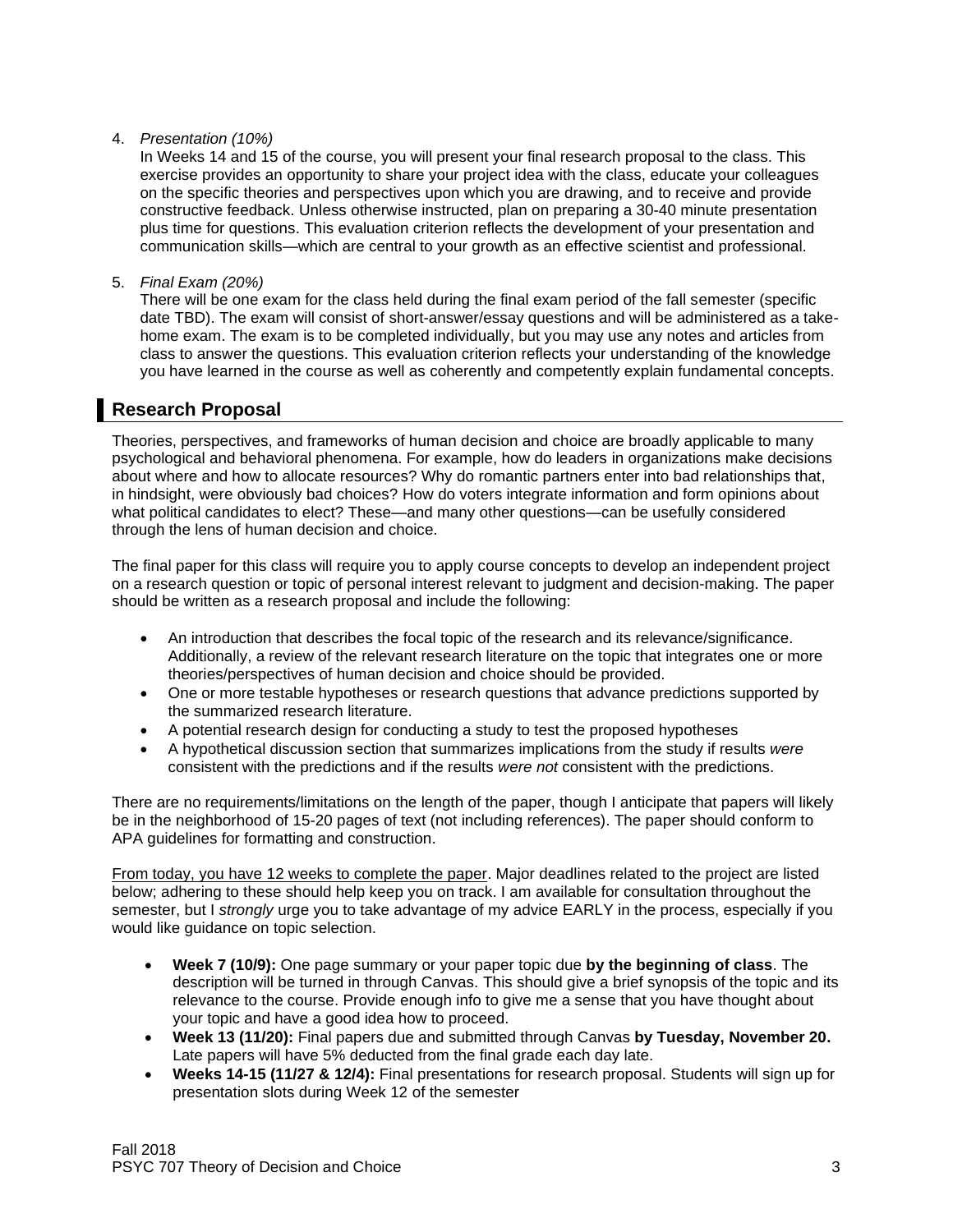# **Reading Assignments**

The articles and book chapters listed at the end of this syllabus form the basis for our discussion each class period. You are expected to read all materials in advance so you have time to digest and prepare your POIs for that week's readings. As a survey course, we cover a breadth of material. I don't expect you to memorize or fully comprehend every word of the readings or be able to recall a list of seminal citations on each topic. Furthermore, many of the readings will describe formal computational and mathematical models that may be unfamiliar to you. If you do not have experience with reading and interpreting such theories, that is okay—*what is most critical is that you do your best to make sense of the paper and develop as coherent an understanding of the material as possible*. My expectation is for you to acquire the foundational information from each reading and then contribute to our collective learning during class discussion. Below are some strategies and suggestions for how to read the types of papers you will come across in this class:

- For a review reading, you should (1) have a clear understanding of the review structure, (2) be able to describe and discuss specific topics covered in the review, and (3) identify relevant theory and research issues.
- For a theory paper, you should focus on (1) the premise (background, assumptions, gap in the literature), (2) the proposed theoretical model and mechanisms, and (3) the research directions the theory prompts.
- For a paper containing a formal model, you should (1) have a clear understanding of the purpose and/or key question(s) addressed by the model, (2) be able to recognize the logic, rationale, and basic assumptions of the model, and (3) be able to summarize the insights, findings, and conceptual value generated by the model.
- For research papers, you should know (1) the key contribution, (2) the theoretical framework being examined (model, hypotheses, etc.), (3) the methodology employed, (4) key findings, and (5) future directions inspired by the research.

I **strongly recommend** that you take notes on key points from the readings to help facilitate your understanding. Many of the papers we will read are "classic" pieces in the field and ones that you will likely read and/or wish to refer to again and again throughout your career.

# **Course Rules and Policies**

#### Class Attendance and Make-up Policy:

Documented attendance records will not be taken for this course; however, all students are expected to attend every class session and failure to attend to class will influence your participation grade.

Policies for missing or late assessments in this class are as follows:

- 1. *POIs*—Students will not be allowed to make-up missed or late POIs UNLESS prior permission has been obtained. Permission may only be granted for those who contact the instructor PRIOR to the scheduled date.
- 2. *Research Proposal*—The review paper is considered a "major scheduled grading event" as defined by the University of Maryland. In this case, you may turn in the paper late, but 5% will be deducted from the final grade for each day late UNLESS arrangements have been made PRIOR to the scheduled due date.
- 3. *Presentation*—Students will not be allowed to make-up a missed presentation. If extenuating circumstances prevent a student from presenting on the selected date, they must contact the instructor IMMEDIATELY to make alternative arrangements.
- 4. *Final Exam*—The final exam is considered a "major scheduled grading event" as defined by the University of Maryland. In this case, extensions or make-up exams will only be permitted if the student provides documentation of a university approved excuse for absences or an arrangement has been made with the instructor PRIOR to the scheduled due date.

### Academic Honesty:

Unless authorized by me, all assessments (including the POIs, final exam, review paper, and presentation) must represent each student's own knowledge and ideas in his/her own words. Students who violate the University of Maryland's rules and policies may receive a penalty to their grade, including but not limited to a failing grade on the assignment or in the course.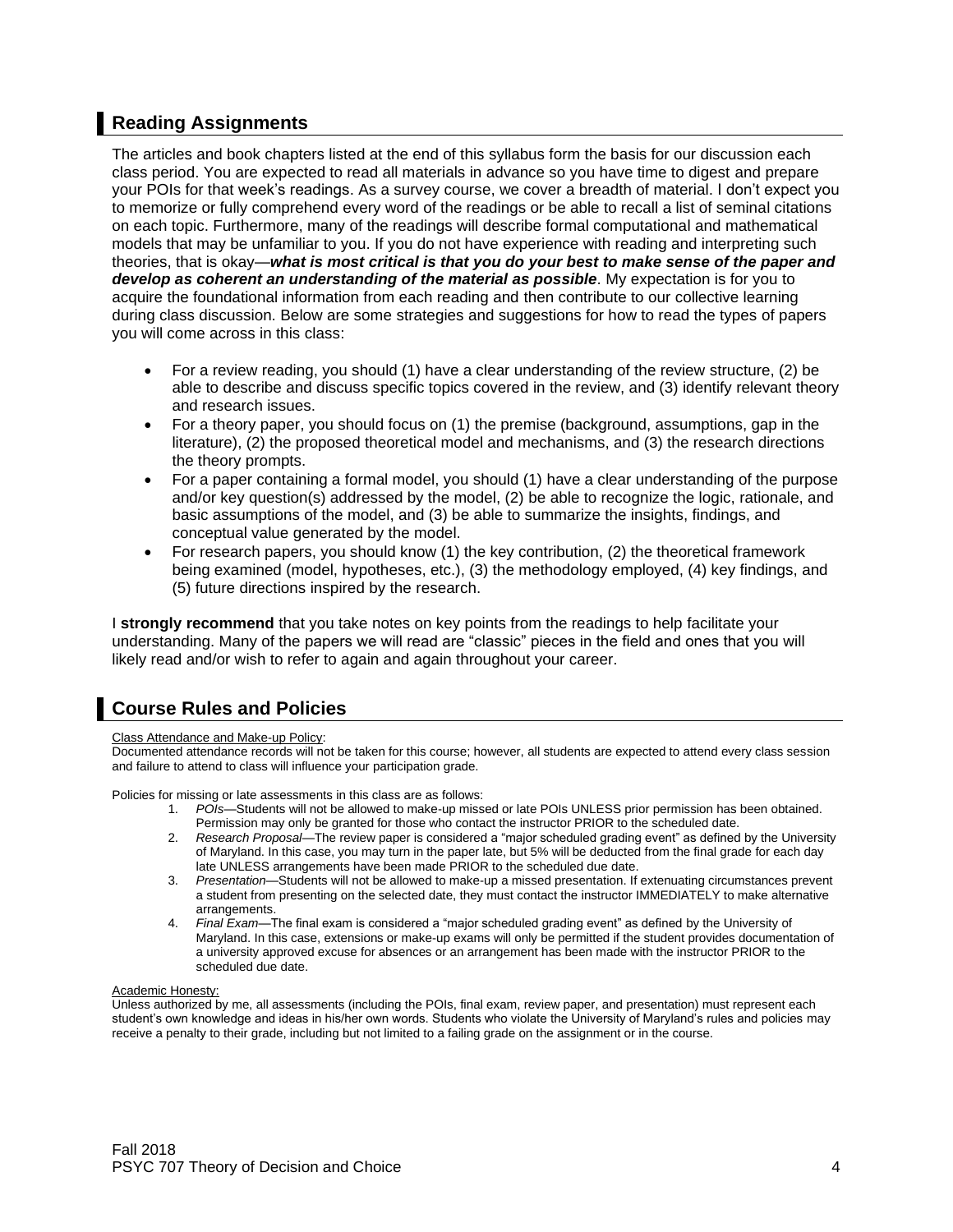| Week | <b>Date</b>    | <b>Topic</b>                                                                                | <b>Unit</b>                                      |
|------|----------------|---------------------------------------------------------------------------------------------|--------------------------------------------------|
| 1.   | 8/28           | <b>Course Overview &amp; Syllabus</b>                                                       |                                                  |
| 2.   | 9/4            | The Study of Judgment, Decision, and Choice                                                 |                                                  |
| 3.   | 9/11           | Brunswik Lens Model / Expected Utility                                                      | <b>Rational/Normative</b><br><b>Perspectives</b> |
| 4.   | 9/18           | <b>Bayesian Models</b>                                                                      |                                                  |
| 5.   | 9/25           | <b>Heuristics and Biases</b>                                                                |                                                  |
| 6.   | 10/2           | Bounded Rationality and the Adaptive Toolbox                                                |                                                  |
| 7.   | 10/9           | Prospect Theory<br><b>DUE: ONE PAGE WRITE-UP OF PROJECT TOPIC</b>                           | <b>Naturalistic/Descriptive</b>                  |
| 8.   | 10/16          | Dual Process Theories / Naturalistic Decision-Making                                        | <b>Perspectives</b>                              |
| 9.   | 10/23          | Emotions/Affect in Decision-Making                                                          |                                                  |
| 10.  | 10/30          | Decisions in Groups and Interpersonal Contexts                                              |                                                  |
| 11.  | 11/6           | Information Processing Theories I: Perception,<br>Memory, and Learning Models               | <b>Process-Oriented</b>                          |
| 12.  | 11/13          | Information Processing Theories II: Sequential<br>Sampling Models / Cognitive Architectures | <b>Theories</b>                                  |
| 13.  | 11/20          | NO CLASS - Have a Happy Thanksgiving!<br><b>DUE: FINAL RESEARCH PROPOSAL</b>                |                                                  |
| 14.  | 11/27          | <b>Project Presentations</b>                                                                |                                                  |
| 15.  | 12/4           | <b>Project Presentations</b><br>Course Evaluation & Wrap-up                                 |                                                  |
| 16.  | Finals<br>Week | Final take-home exam (TBD)                                                                  |                                                  |

# **Overview of Topics (Subject to change)**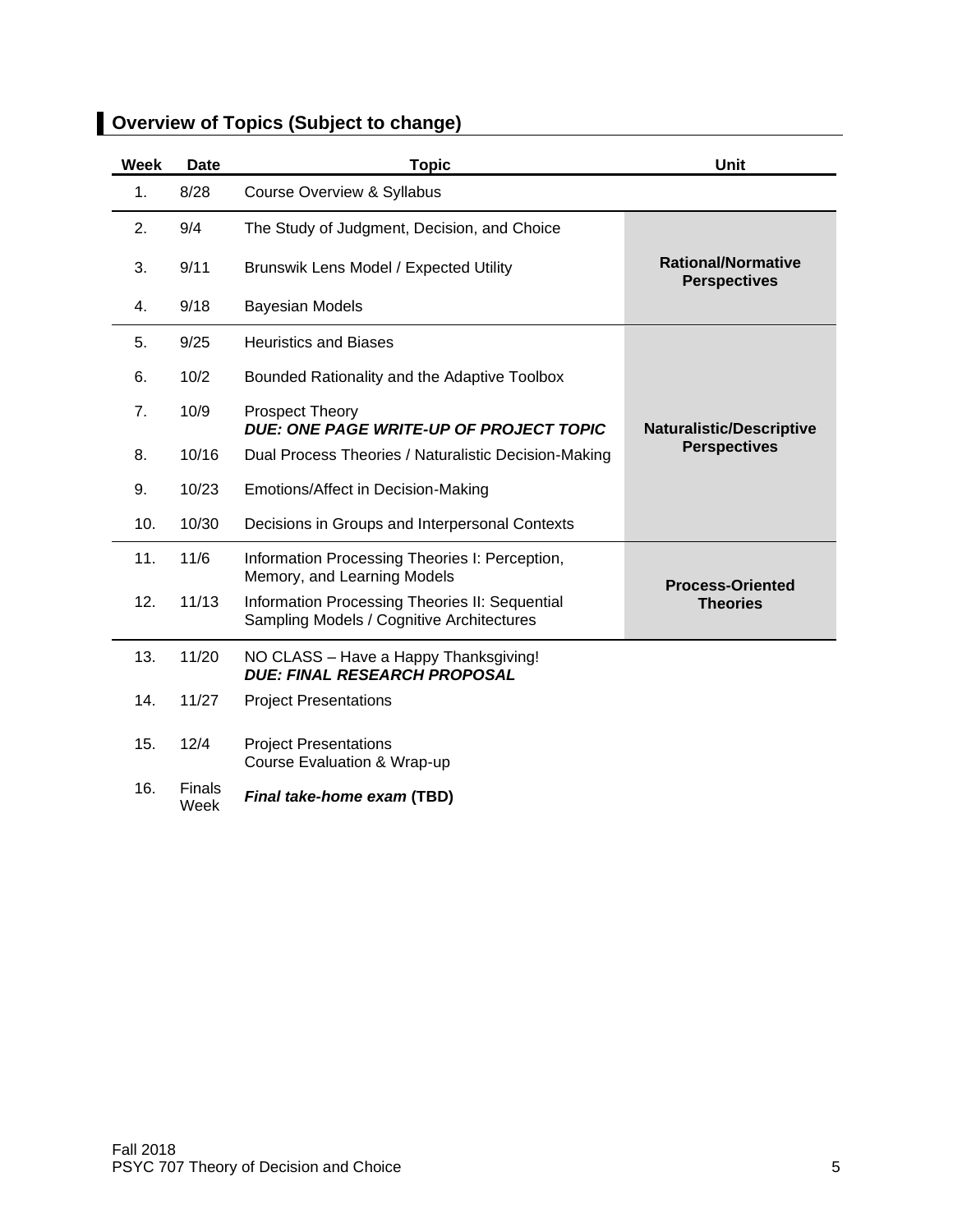## **Reading List**

### 1. **Course Overview and Syllabus**

No Readings

### 2. **The Study of Judgment, Decision, and Choice**

- Over, D. (2004). Rationality and the normative/descriptive distinction. In D.J. Koehler & N. Harvey (Eds.), *Blackwell Handbook of Judgment and Decision-Making* (pp. 3-18). Oxford, UK: Blackwell Publishing.
- Phillips, L.D. (1984). A theory of requisite decision models. *Acta Psychologica, 56*, 29-48.
- Anderson, J.R. (1990). *The adaptive character of thought* (pp. 1-38). Hillsdale, NJ: Lawrence Erlbaum Associates.

### 3. **Brunswik Lens Model**

- Goldstein, W.M. (2004). Social judgment theory: Applying and extending Brunswick's probabilistic functionalism. In D.J. Koehler & N. Harvey (Eds.), *Blackwell Handbook of Judgment and Decision-Making* (pp. 37-57). Oxford, UK: Blackwell Publishing.
- Hartwig, M., & Bond, C.F. (2011). Why do lie-catchers fail? A lens model meta-analysis of human lie judgments. *Psychological Bulletin, 137*, 643-659.
- Aiman-Smith, L., Scullen, S.E., & Barr, S.H. (2002). Conducting studies of decision-making in organizational contexts: A tutorial for policy-capturing and other regression-based techniques. *Organizational Research Methods, 5*, 388-414.

### **Expected Utility**

Baron, J. (2004). Normative models of judgment and decision-making. In D.J. Koehler & N. Harvey (Eds.), *Blackwell Handbook of Judgment and Decision-Making* (pp. 19-36). Oxford, UK: Blackwell Publishing.

Schoemaker, P.J.H. (1982). The expected utility model: Its variants, purposes, evidence, and limitations. *Journal of Economic Literature, 20*, 529-563.

### 4. **Bayesian Models**

*Please download the program Netica [\(https://www.norsys.com/download.html\)](https://www.norsys.com/download.html) and ensure that you can get the program to run on your computer BEFORE coming to class.*

Griffiths, T.L., & Tenenbaum, J.B. (2006). Optimal predictions in everyday cognition. *Psychological Science, 17*, 767-773.

Gigerenzer, G., & Hoffrage, U. (1995). How to improve Bayesian reasoning without instruction: Frequency formats. *Psychological Review, 102*, 684-704.

Hastie, R. (2001). Problems for judgment and decision-making. *Annual Review of Psychology, 52*, 653-683.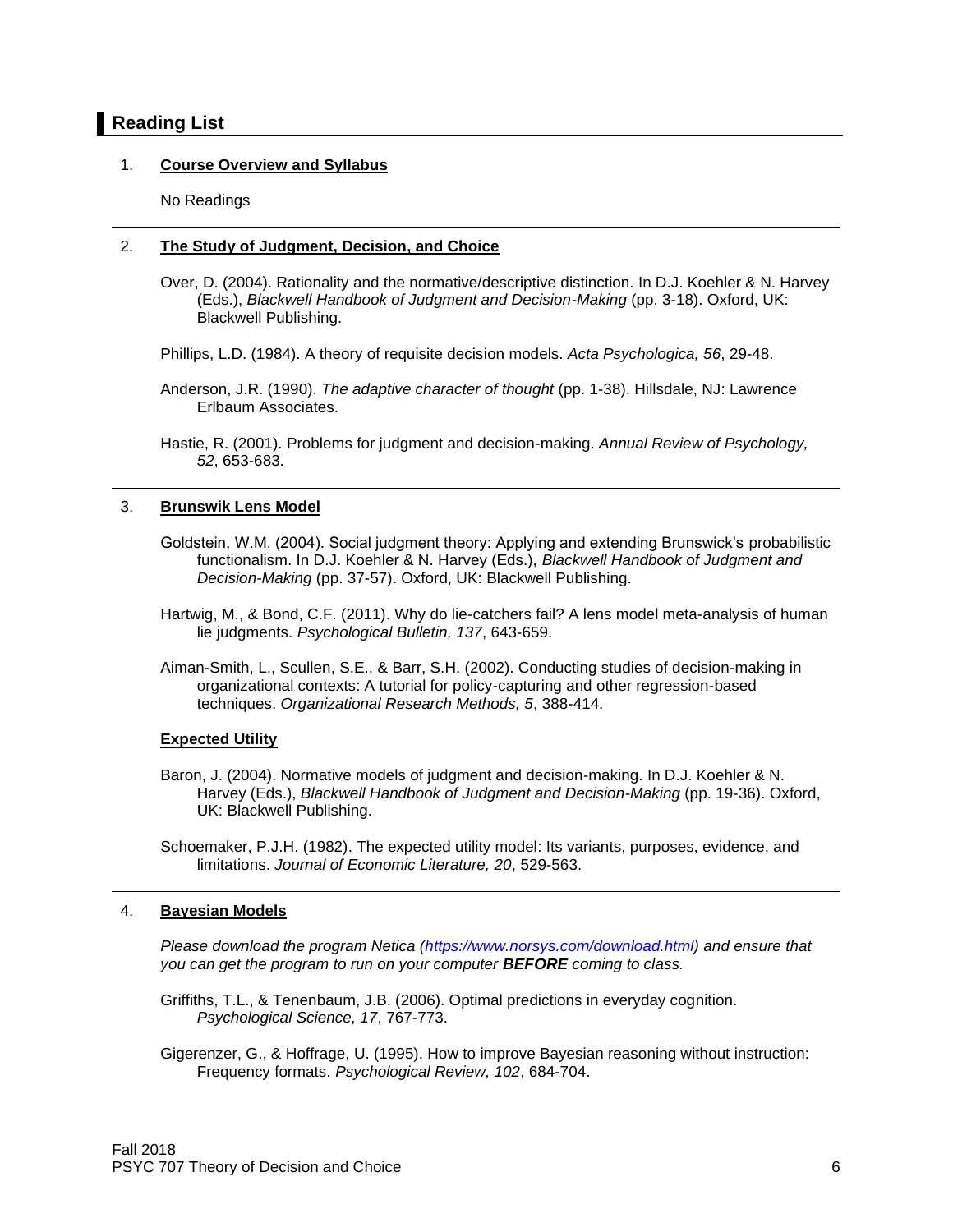McKenzie, C.R.M. (2003). Rational models as theories—not standards—of behavior. *Trends in Cognitive Sciences, 7*, 403-406.

Korb, K.B., & Nicholson, A.E. (2004). *Bayesian artificial intelligence*. (Chapters 2 & 4). London, UK: Chapman & Hall.

#### 5. **Heuristics and Biases**

Tversky, A., & Kahneman, D. (1974). Judgment under uncertainty: Heuristics and biases. *Science, 185*, 1124-1131.

- Kahneman, A., & Tversky, D. (1973). On the psychology of prediction. *Psychological Review, 80*, 237-251.
- Kahneman, D., & Tversky, A. (1996). On the reality of cognitive illusions. *Psychological Review, 103*, 582-591.

Gigerenzer, G. (1996). On narrow norms and vague heuristics: A reply to Kahneman and Tversky (1996). *Psychological Review, 103*, 592-596.

Wallsten, T.S. (1983). The theoretical status of judgmental heuristics. *Advances in Psychology, 16*, 21-37.

#### 6. **Bounded Rationality and the Adaptive Toolbox**

- Simon, H.A. (1956). Rational choice and the structure of the environment. *Psychological Review, 63*, 129-138.
- Gigerenzer, G. (2001). The adaptive toolbox. In G. Gigerenzer & R. Selten (Eds.), *Bounded rationality: The adaptive toolbox* (pp. 37-50). Cambridge, MA: MIT Press.
- Gigerenzer, G., & Goldstein, D.G. (1996). Reasoning the fast and frugal way: Models of bounded rationality. *Psychological Review, 103*, 650-669.
- Goldstein, D.G., & Gigerenzer, G. (2002). Models of ecological rationality: The recognition heuristic. *Psychological Review, 109*, 75-90.
- Dougherty, M.R.P., Franco-Watkins, A.M., & Thomas, R. (2008). Psychological plausibility of the theory of probabilistic mental models and the fast and frugal heuristics. *Psychological Review, 115*, 199-213.

[skim/optional] Gigerenzer, G. (2004). Fast and frugal heuristics: The tools of bounded rationality. In D.J. Koehler & N. Harvey (Eds.), *Blackwell Handbook of Judgment and Decision-Making* (pp. 62-88). Oxford, UK: Blackwell Publishing.

### 7. **Prospect Theory**

- Kahneman, D., & Tversky, A. (1979). Prospect theory: An analysis of decision under risk. *Econometrica, 47*, 263-292.
- Kahneman, D., & Tversky, A. (1984). Choices, values, & frames. *American Psychologist, 39*, 341- 350.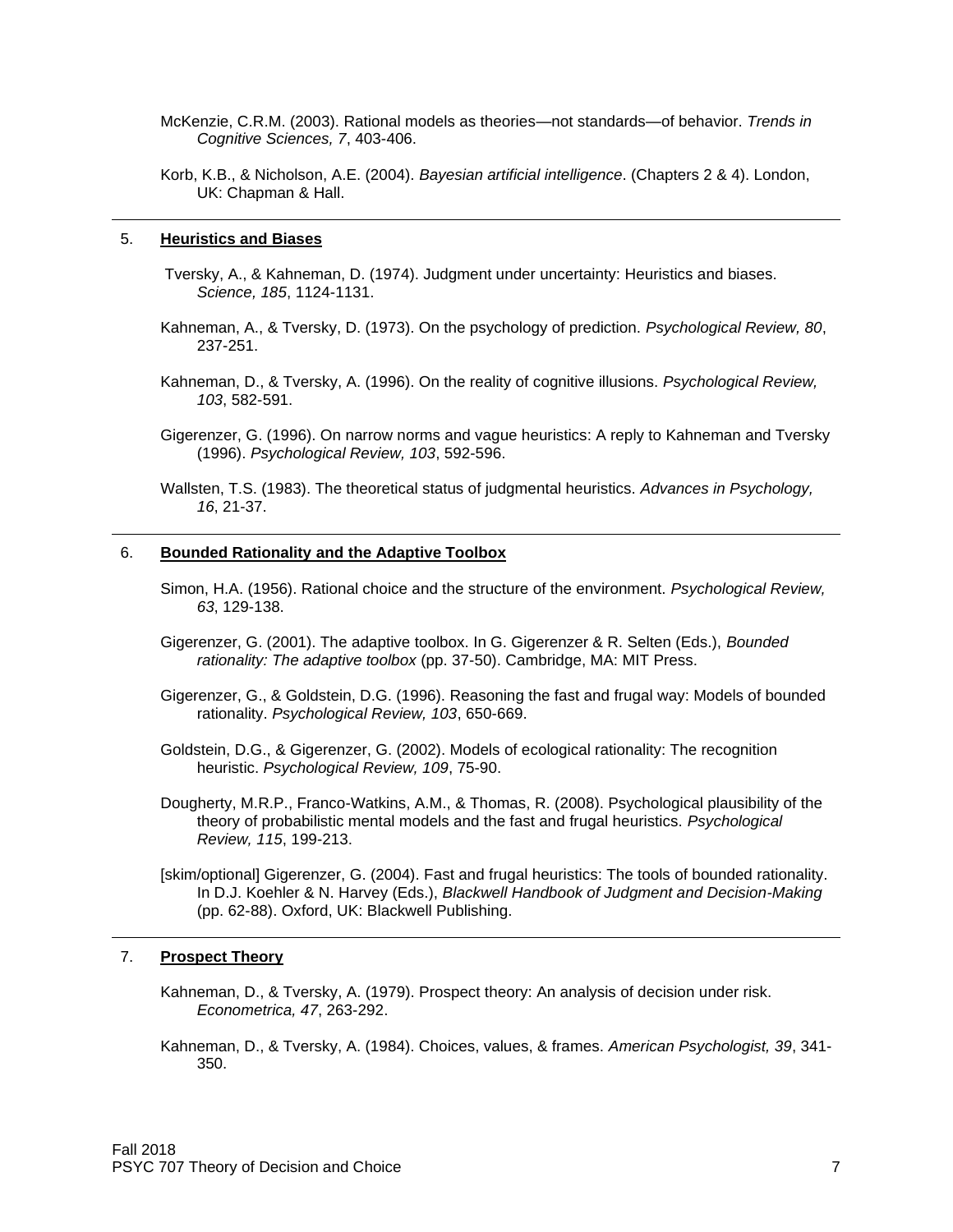- Tversky, A., & Kahneman, D. (1992). Advances in prospect theory: Cumulative representation of uncertainty. *Journal of Risk and Uncertainty, 5*, 297-323.
- Fennema, H., & Wakker, P. (1997). Original and cumulative prospect theory: A discussion of empirical differences. *Journal of Behavioral Decision Making, 10*, 53-64.
- Fennell, J., & Baddeley, R. (2012). Uncertainty plus prior equals rational bias: An intuitive Bayesian probability weighting function. *Psychological Review, 119*, 878-887.
- [skim/optional] Kahneman, D. (2003). A perspective on judgment and choice: Mapping bounded rationality. *American Psychologist, 58*, 697-720.

#### 8. **Dual Process Theories**

- Evans, J.S.B.T. (2008). Dual-processing accounts of reasoning, judgment, and social cognition. *Annual Review of Psychology, 59*, 255-278.
- Sloman, S.A. (1996). The empirical case for two systems of reasoning. *Psychological Bulletin, 119*, 3-22.
- Kruglanski, A.W., & Gigerenzer, G. (2011). Intuitive and deliberate judgments are based on common principles. *Psychological Review, 118*, 97-109.

#### **Naturalistic Decision-Making**

- Phillips, J.K., Klein, G., & Seik, W.R. (2004). Expertise in judgment and decision-making: A case for training intuitive decision skills. In D.J., Koehler & N. Harvey (Eds.), *Blackwell handbook of judgment and decision-making* (pp. 297-315). Oxford, UK: Blackwell Publishing.
- Lipshitz, R., Klein, G., Orasanu, J., & Salas, E. (2001). Taking stock of naturalistic decision making. *Journal of Behavioral Decision Making, 14*, 331-352.
- Lipshitz, R., & Strauss, O. (1997). Coping with uncertainty: A naturalistic decision-making analysis. *Organizational Behavior and Human Decision Processes, 69*, 149-163.

#### 9. **Emotions/Affect in Decision-Making**

- Lerner, J.S., Li, Y., Valdesolo, P., & Kassam, K.S. (2015). Emotion and decision making. *Annual Review of Psychology, 66*, 799-823.
- Rottenstreich, Y., & Shu, S. (2004). The connections between affect and decision making: Nine resulting phenomena. In D.J. Koehler & N. Harvey (Eds.), *Blackwell Handbook of Judgment and Decision-Making* (pp. 444-463). Oxford, UK: Blackwell Publishing.
- Lerner, J.S., & Keltner, D. (2000). Beyond valence: Toward a model of emotion-specific influences on judgment and choice. *Cognition and Emotion, 14*, 473-493.

Lowenstein, G.F. (2001). Risk as feelings. *Psychological Bulletin, 127*, 267-286.

Connolly, T., & Zeelenberg, M. (2002). Regret in decision making. *Current Directions in Psychological Science, 11*, 212-216.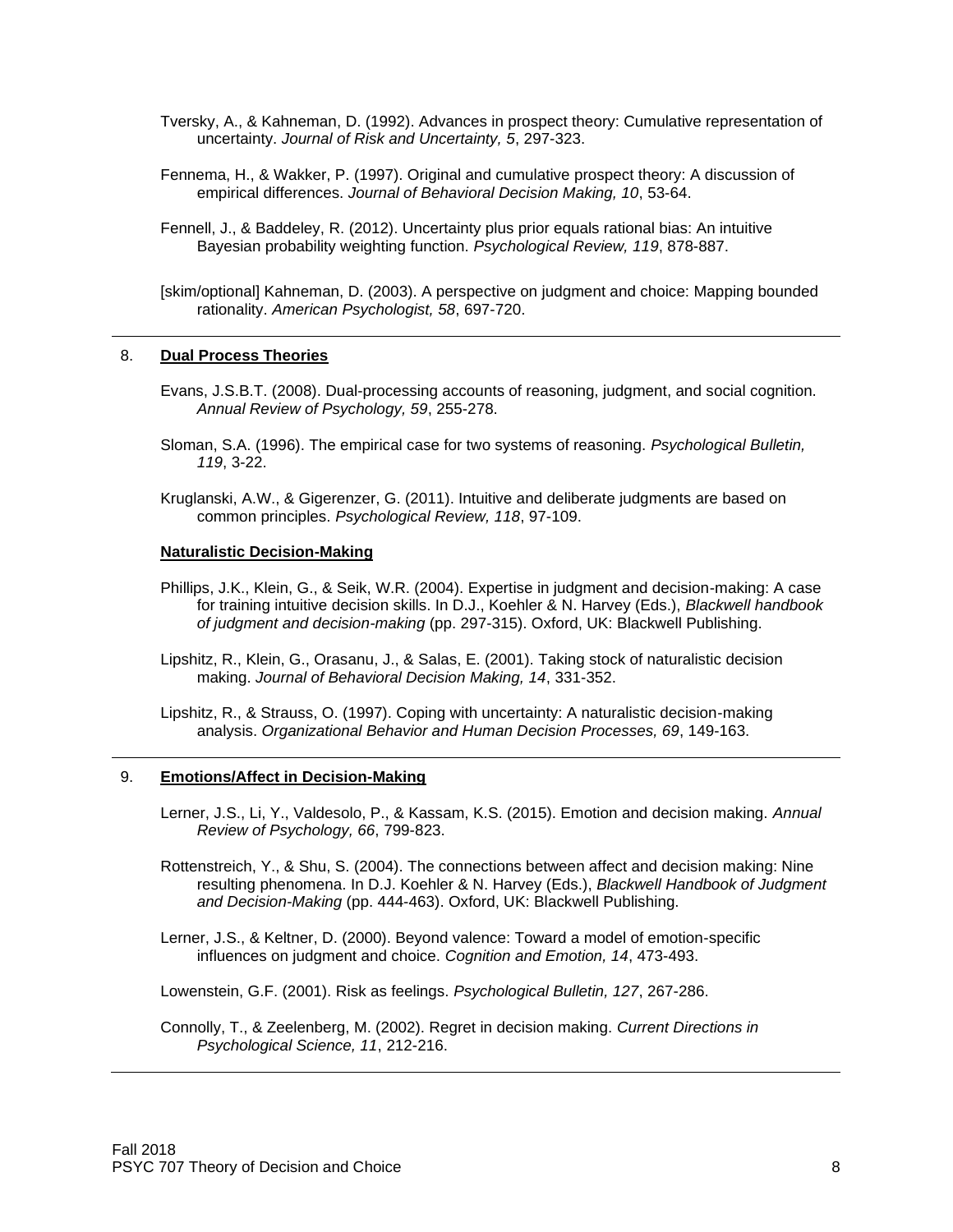#### 10. **Decisions in Groups and Interpersonal Contexts**

- Gachter, S. (2004). Behavioral game theory. In D.J. Koehler & N. Harvey (Eds.), *Blackwell Handbook of Judgment and Decision-Making* (pp. 485-503). Oxford, UK: Blackwell Publishing.
- Thompson, L. (2010). Negotiation. *Annual Review of Psychology, 61*, 491-515.
- Stasser, G. (1999). A primer on social decision scheme theory: Models of group influence, competitive model-testing, and prospective modeling. *Organizational Behavior and Human Decision Processes, 80*, 3-20.
- Kerr, N.L., MacCoun, R.J., & Kramer, G.P. (1996). Bias in judgment: Comparing individuals and groups. *Psychological Review, 103*, 687-719.
- Grand, J.A., Braun, M.T., Kuljanin, G., Kozlowski, S.W.J., & Chao, G.T. (2016). The dynamics of team cognition: A process-oriented theory of knowledge emergence in teams [Monograph]. *Journal of Applied Psychology, 101*, 1353-1385.

### 11. **Information Processing Theories I: Perception, Memory, and Learning Models**

- Weber, E.U., & Johnson, E.J. (2009). Mindful judgment and decision-making. *Annual Review of Psychology, 60*, 53-85.
- Dougherty, M.R.P., Gettys, C.F., & Ogden, E.E. (1999). MINERVA-DM: A memory processes model for judgements of likelihood. *Psychological Review, 106*, 180-209.
- Thomas, R.P., Dougherty, M.R.P., Sprenger, A.M., & Harbison, J.I. (2008). Diagnostic hypothesis generation and human judgment. *Psychological Review, 115*, 155-185.
- Grand, J.A. (working paper). A general response process theory for situational judgment tests and low-fidelity simulation assessments. (Online supplement: [https://grandjam.shinyapps.io/sirj\)](https://grandjam.shinyapps.io/sirj)

### 12. **Information Processing Theories II: Sequential Sampling / Connectionist Models**

- Oppenheimer, D.M., & Kelso, E. (2015). Information processing as a paradigm for decision making. *Annual Review of Psychology, 66*, 277-294.
- Busemeyer, J.R., & Johnson, J.G. (2004). Computational models of decision making. In D.J. Koehler & N. Harvey (Eds.), *Blackwell Handbook of Judgment and Decision-Making* (pp. 133-154). Oxford, UK: Blackwell Publishing.
- Dror, I.E., Busemeyer, J.R., & Basola, B. (1999). Decision making under time pressure: An independent test of sequential sampling models. *Memory & Cognition, 27*, 713-725.

#### **Cognitive Architectures**

- Langley, P., Laird, J.E., & Rogers, S. (2009). Cognitive architectures: Research issues and challenges. *Cognitive Systems Research, 10*, 141-160.
- Anderson, J.R., Bothell, D., Byrne, M.D., Douglass, S., Lebiere, C., & Qin, Y. (2004). An integrated theory of the mind. *Psychological Review, 111*, 1036-1060.